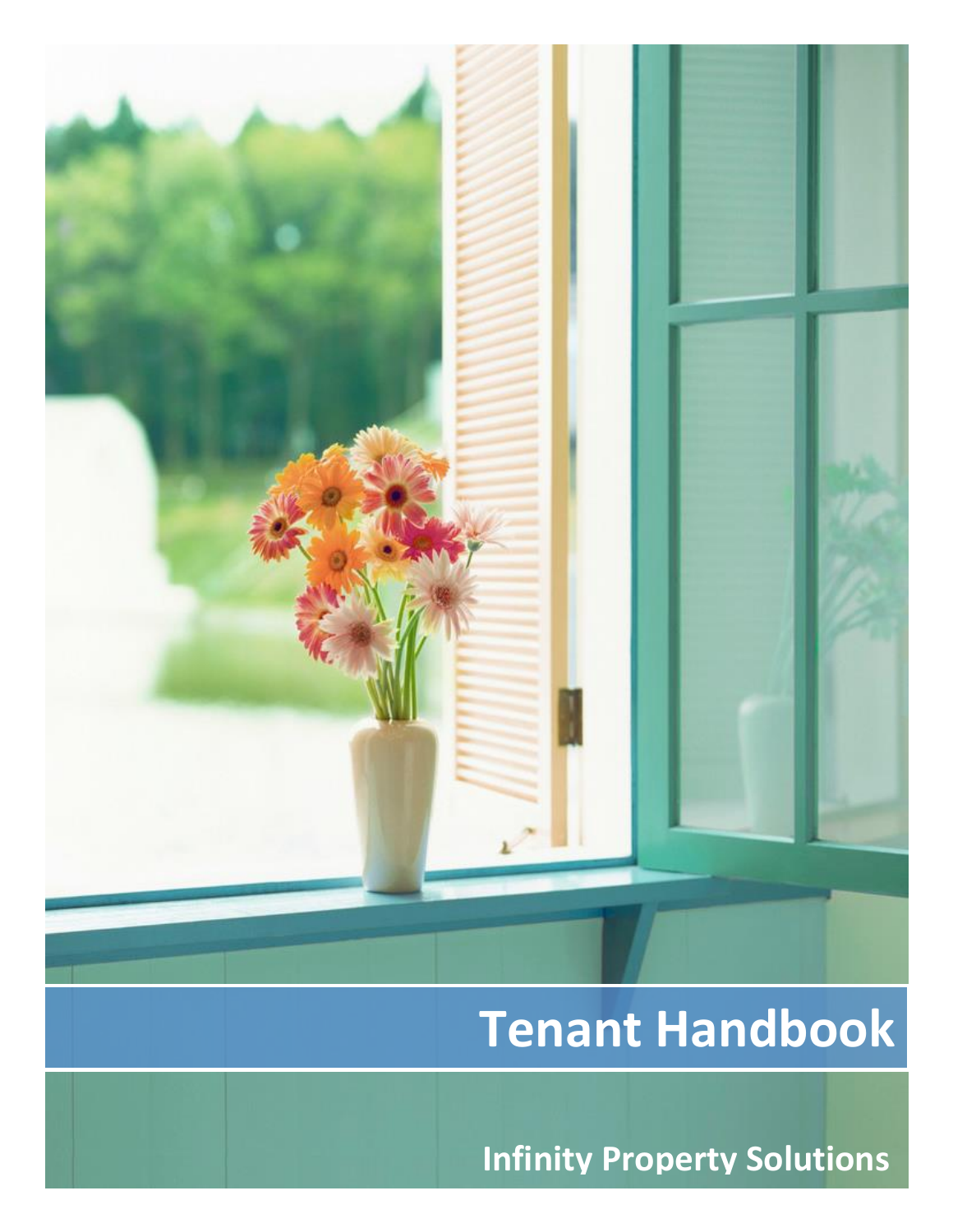

### WELCOME TO INFINITY PROPERTY SOLUTIONS

Infinity Property Solutions would like to welcome you and we sincerely trust that your tenancy with us will prove to be an enjoyable experience. If you have any concerns or queries in relation to your Tenancy, please do not hesitate to contact us anytime on **1800 056 426**.

Be sure to read your copy of your Tenancy Agreement carefully so that you are fully aware of your rights and obligations. Managing your tenancy agreement should be a straightforward, simple process. We have developed this guide to assist you in settling into your new home and throughout your tenancy. The following information is provided to ensure you have a trouble free tenancy with Infinity Property Solutions.

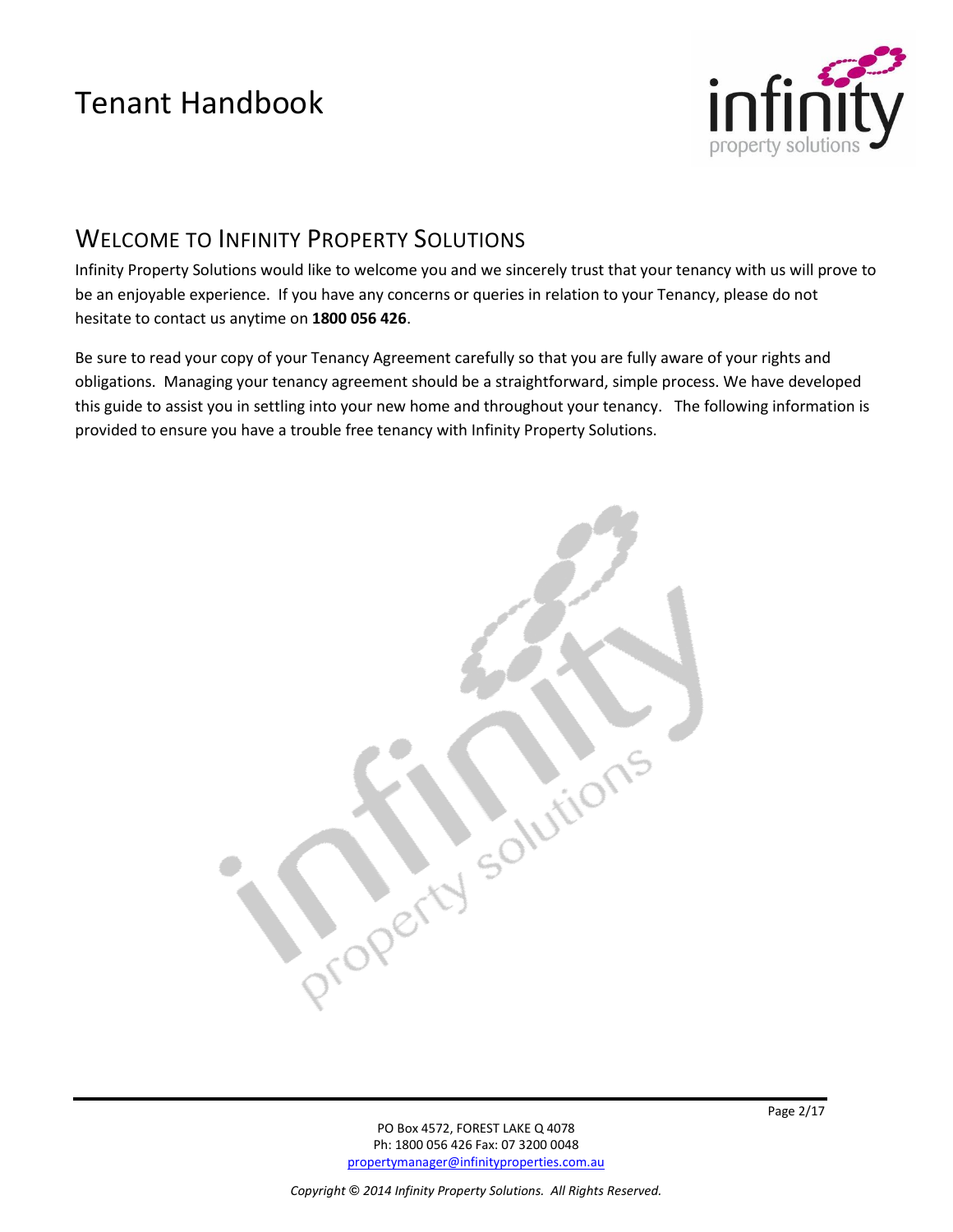

# **TABLE OF CONTENTS**

You can double-click the page number to skip to that section.

Page 3/17

PO Box 4572, FOREST LAKE Q 4078 Ph: 1800 056 426 Fax: 07 3200 0048 propertymanager@infinityproperties.com.au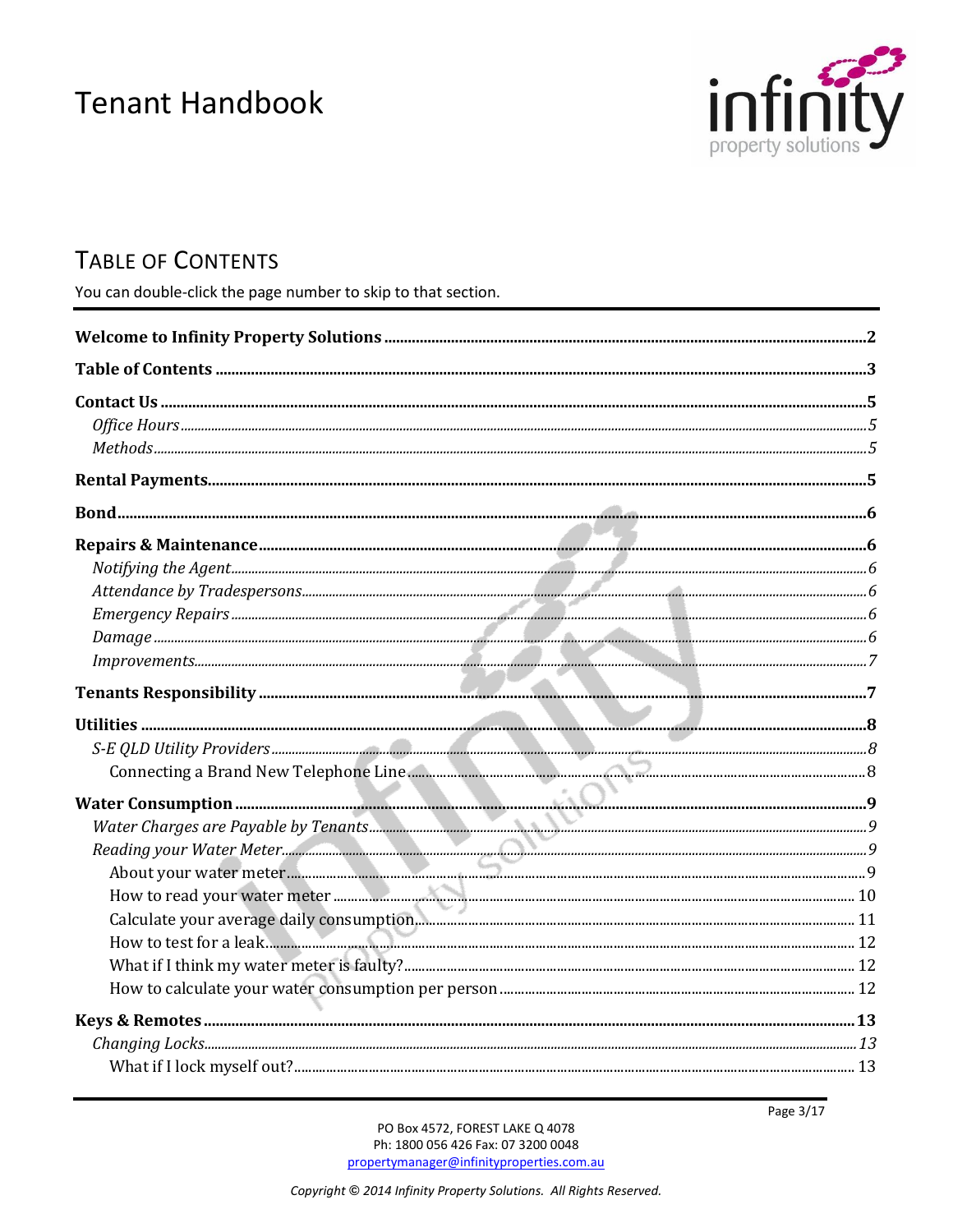



,roperty solutions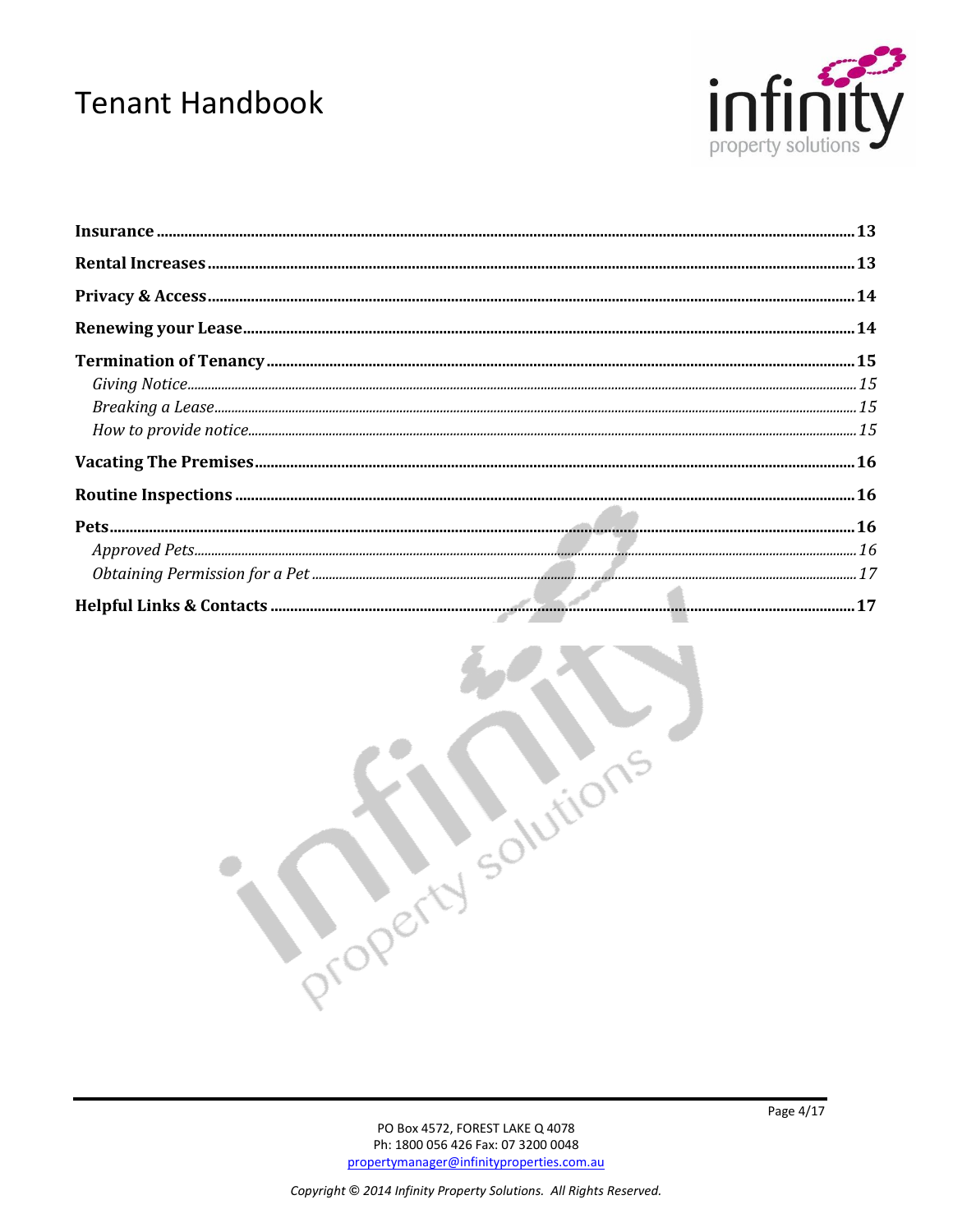

### CONTACT US

| <b>OFFICE HOURS</b> |                                           |  |
|---------------------|-------------------------------------------|--|
| Monday - Friday     | $8.30am - 6.00pm$                         |  |
| Weekends            | By appointment                            |  |
| <b>METHODS</b>      |                                           |  |
| Phone:              | 1800 056 426 (free call)                  |  |
|                     | 0408 735 515 (Lynette Hughes)             |  |
|                     | 0402 119 917 (Simone Gillies)             |  |
| Fax:                | 07 3200 0048                              |  |
| Fmail:              | propertymanager@infinityproperties.com.au |  |
| Website:            | www.infinityproperties.com.au             |  |

On leasing your new home from us you will be provided with a phone number for 24 hour emergency contact with our property management team in the event of a household emergency.

### RENTAL PAYMENTS

Rent is to be paid on the due date at all times. Infinity Property Solutions takes a very hard line with rental arrears. If at any time you are unable to make a rental payment on time or are delayed, please make immediate contact Refusor with us.

Payment methods available to you:

- Direct Deposit
- Automatic Direct Debit
- Electronic Funds Transfer

You can request a ledger of your rental payments (which shows your payment history) at any time. Ledgers are always provided at quarterly routine inspections too.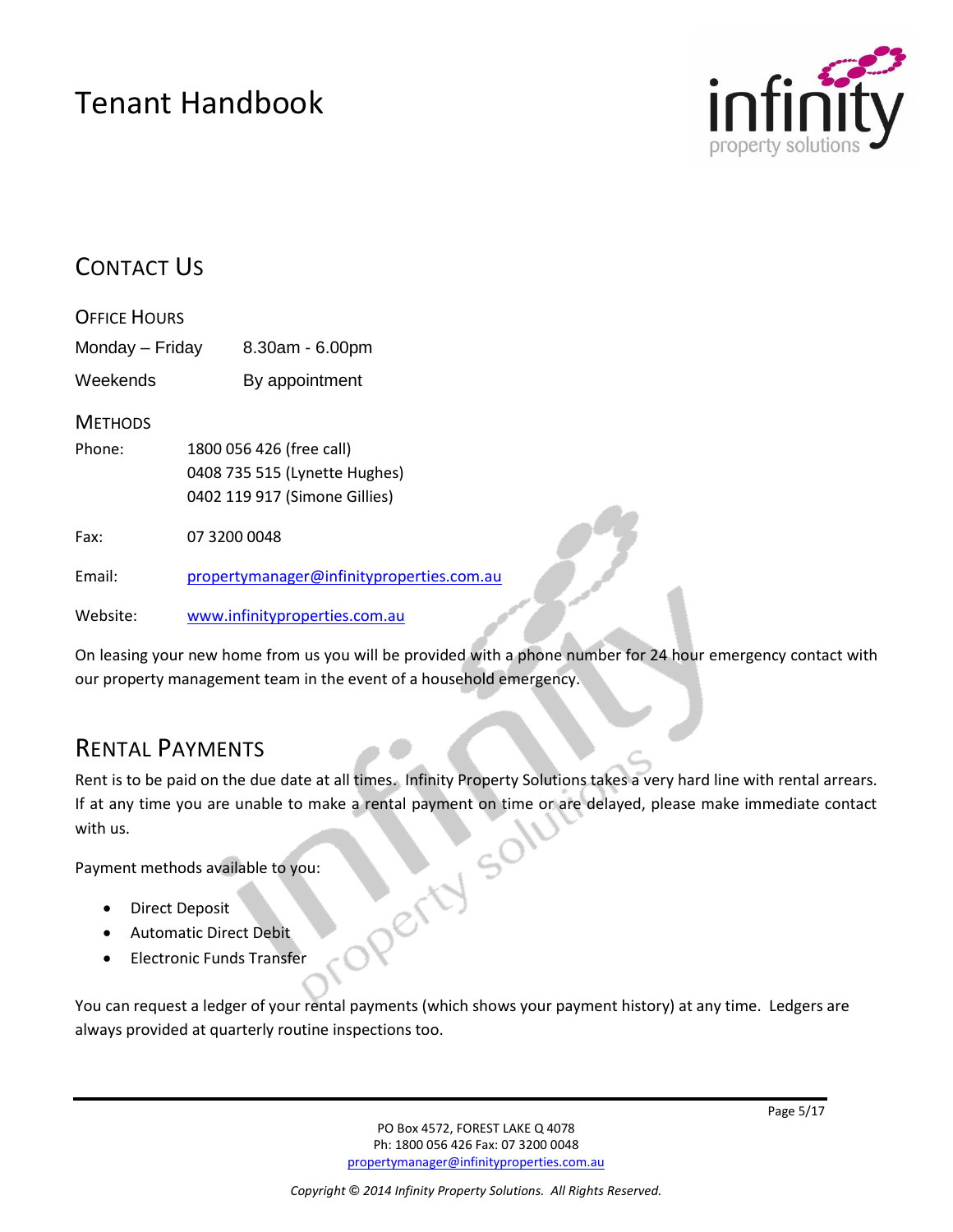

### BOND

The Residential Tenancies Authority hold bonds. Note that your bond cannot be used as rent towards the end of a tenancy and the bond will not be released until after your property has been vacated and inspected by Infinity Property Solutions. If a Change of Shared Tenancy occurs during your Tenancy, new signatures will need to be lodged via a Form 6 to the Residential Tenancies Authority. Please contact our office should you require information regarding this.

### REPAIRS & MAINTENANCE

All repairs are attended to as promptly as possible; however, it is often necessary to obtain the Landlord's approval and/or quotes before any work can begin so, on occasion, a delay is sometimes unavoidable. We will keep in constant communication with you, so that you are aware of pending timelines.

#### NOTIFYING THE AGENT

Should you require repairs or maintenance at your rental property you can:

- Submit an [online Maintenance Request Form,](https://adobeformscentral.com/?f=naDBLi7cjDVkBcEiz07sQA) or
- Fax or post a request in writing using the Maintenance Request Form provided in your Tenancy Folder

Tenants should advise the Agency of repair requirements in a timely manner, especially if the disrepair or delay in attending to the issue will cause damage or excessive wear to the property.

#### ATTENDANCE BY TRADESPERSONS

If firm arrangements regarding access for any trades people are not kept by you, the service charge for calling the tradesperson will be automatically passed on to you for payment.

#### EMERGENCY REPAIRS

Only emergency repairs, such as a burst pipe or failure of an essential service will be verbally accepted.

#### **DAMAGF**

Tenants must notify Infinity Property Solutions of any damage to the premises as soon as possible, preferably in writing. Tenants are responsible for the damage caused by occupants or visitors to the premises.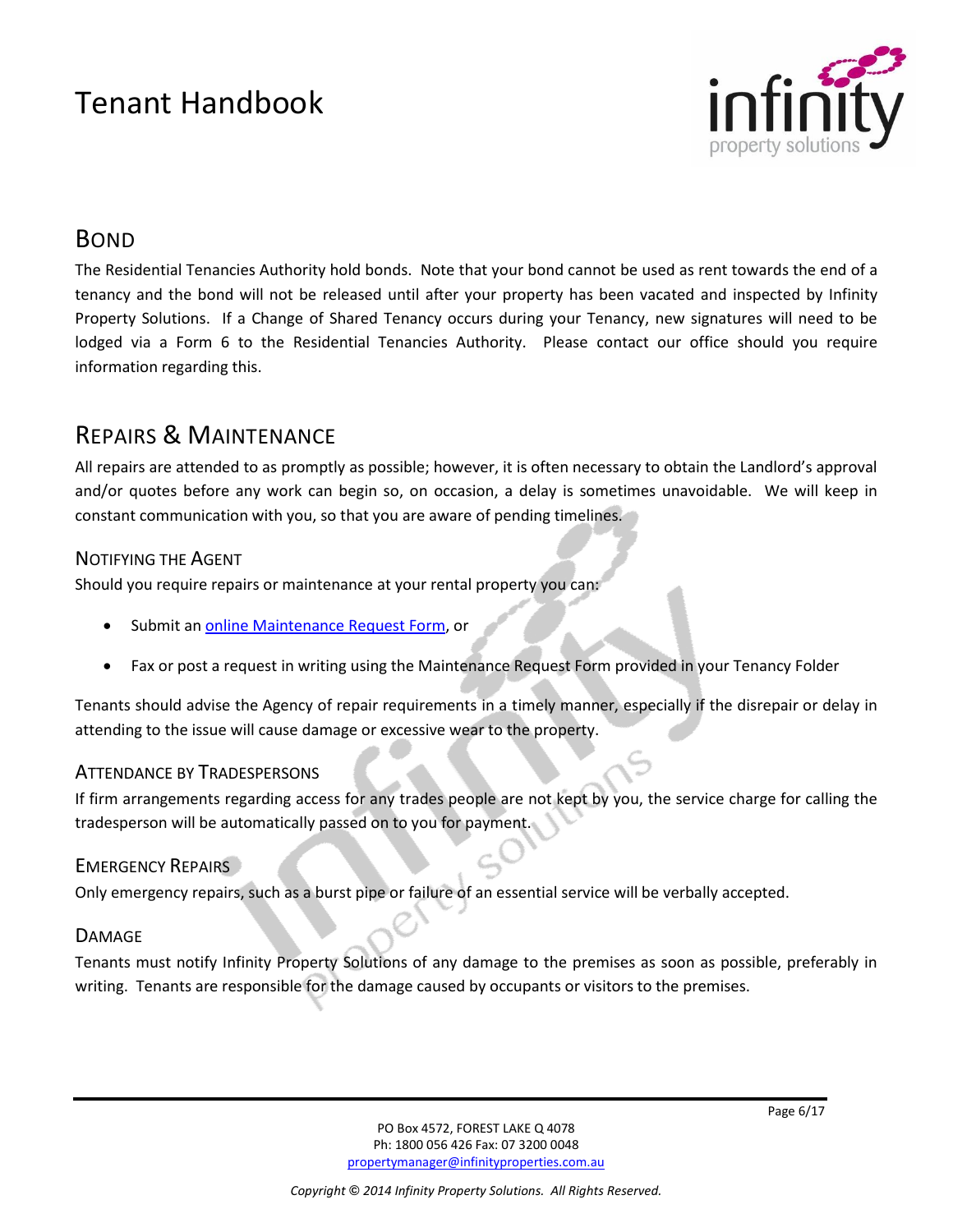

#### IMPROVEMENTS

Tenants must not carry out any improvements to the property without prior written permission from the landlord's agent. This includes installing window air conditioning units, garden beds, wall mounts, shelving, etc. Permission sought must be received in writing.

### TENANTS RESPONSIBILITY

Tenants must keep their rental premises in a reasonable state of cleanliness. Lawns and gardens must also be kept neat and tidy.

A tenant cannot, except with the written permission from, Infinity Property Solutions attach any fixture or make any renovation, alteration or addition to the premises. This can range from small changes like picture hooks in walls, adding locks or having a telephone installed, to larger items such as painting the premises.

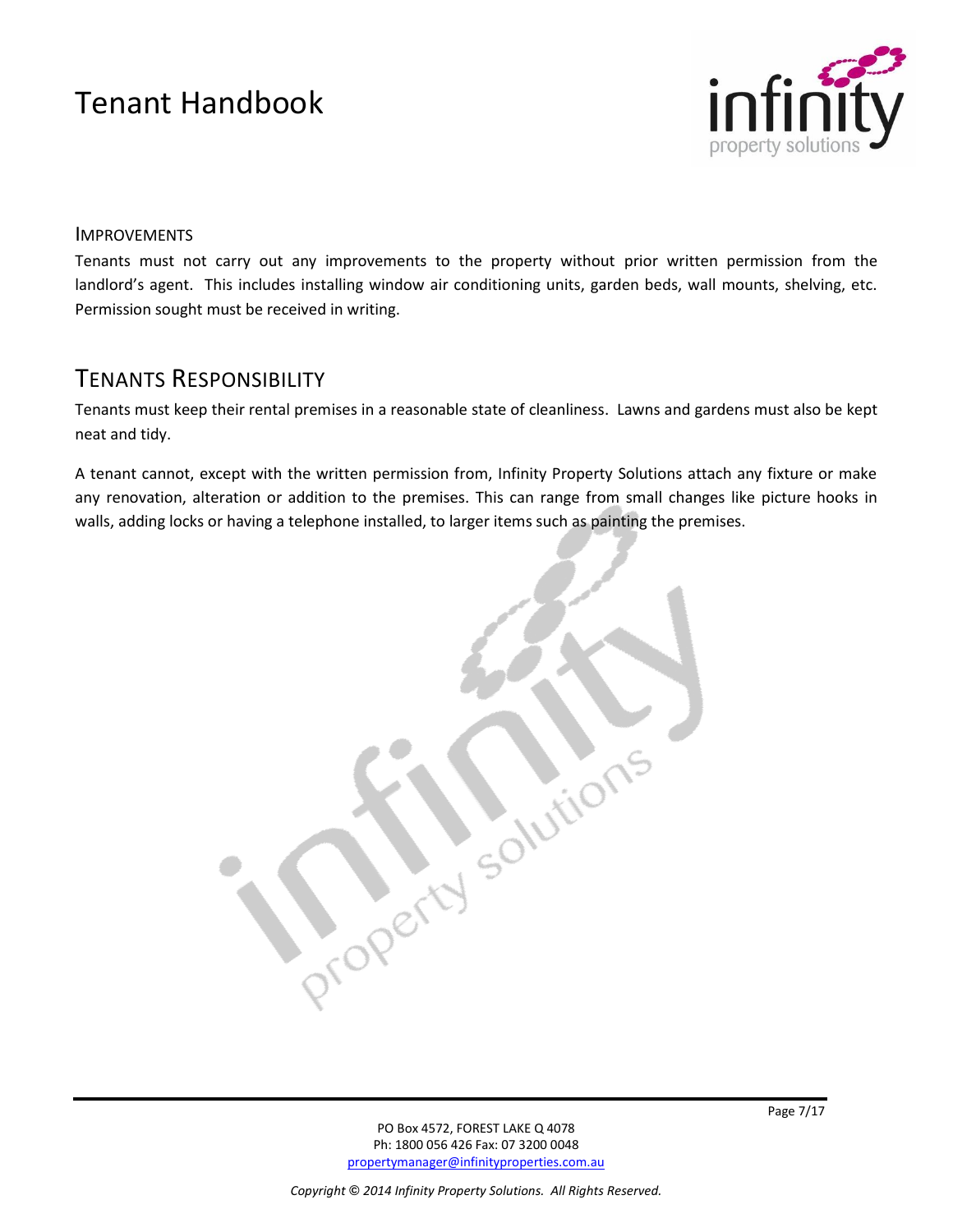

### **UTILITIES**

Upon taking up a lease, it is the tenant's responsibility to connect the necessary utilities and services. Generally this is done over the phone, but some major companies provide the option to update your details online through their websites.

#### S-E QLD UTILITY PROVIDERS

This list is not exhaustive, but merely lists some providers.

| Electricity and/or Gas       | AGL                  | Monday - Friday $(8.30am - 5pm)$ |
|------------------------------|----------------------|----------------------------------|
| (Or compare providers here.) | (Electricity & Gas)  | Tel: 131 245                     |
|                              |                      | www.agl.com.au                   |
|                              | <b>Origin Energy</b> | Monday - Friday (8am - 5.30pm)   |
|                              | (Electricity & Gas)  | Tel: 13 24 61                    |
|                              |                      | www.originenergy.com.au          |
|                              | Energex              | Monday - Friday (8am - 6.30pm)   |
|                              | (Electricity only)   | Tel: 13 12 53                    |
|                              |                      | www.energex.com.au               |
| Phone / Internet             | Telstra              | Tel: 13 22 00                    |
|                              |                      | www.telstra.com.au               |
|                              | Optus                | Tel: 13 39 37                    |
|                              |                      | www.optus.com.au                 |
| Pay TV                       | Foxtel               | Tel: 13 19 99                    |
|                              |                      | www.foxtel.com.au                |
|                              | <b>Optus Vision</b>  | Tel: 13 39 37                    |
|                              |                      | www.optus.com.au                 |
|                              | Austar               | Tel: 132 342                     |
|                              |                      | www.austar.com.au                |

#### *CONNECTING A BRAND NEW TELEPHONE LINE*

The landlord of the property will reimburse the installation cost of the first telephone connection at a brand new property to the value of \$240. The additional connection cost, presently \$59, and is payable by the tenant. The total cost charged by the service provider usually appears on your first phone account.

To receive a payment in reimbursement from the landlord, please forward to us the original telephone account.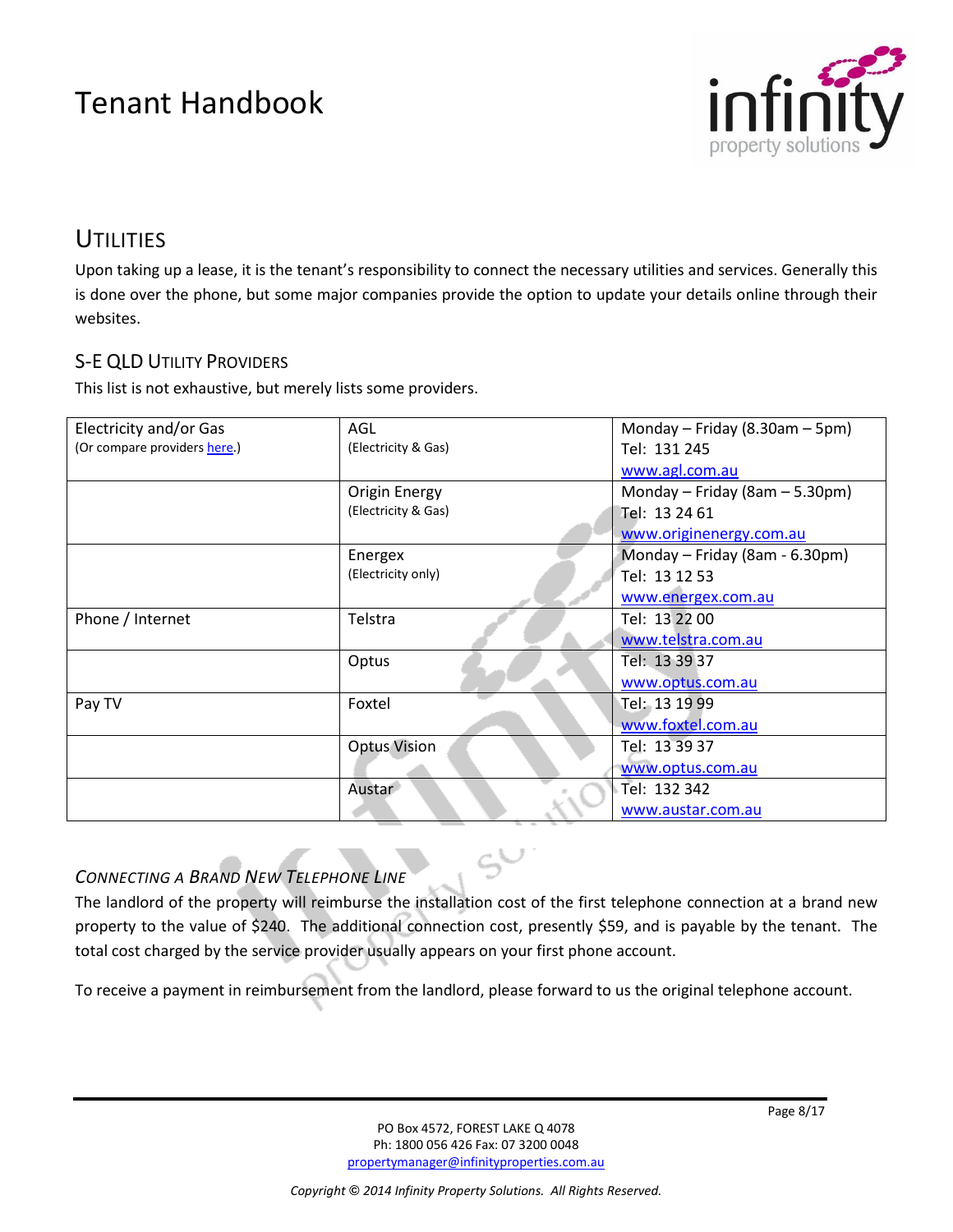

### WATER CONSUMPTION

#### WATER CHARGES ARE PAYABLE BY TENANTS

The full cost of water consumption is able to be passed onto tenants by landlords provided that the property is individually metered, the property is water efficient, and the tenancy agreement states the tenant must pay for water consumption.

Tenants are invoiced on a quarterly basis for water consumption and payment is requested in a timely manner. Costs are oncharged as per the relevant council charges, with no surcharges applied for the agency or landlord's benefit.

#### READING YOUR WATER METER

Taken from Queensland Urban Utilities Fact Sheet "Reading your water meter", [http://www.urbanutilities.com.au/Your\\_business/Water\\_meters\\_and\\_Leaks/Reading\\_your\\_water\\_meter/](http://www.urbanutilities.com.au/Your_business/Water_meters_and_Leaks/Reading_your_water_meter/), accessed 1/05/2014.

#### *ABOUT YOUR WATER METER*

Reading your water meter can help you to:

- monitor your water consumption
- test for a leak
- calculate your water consumption per person.

Your water meter is generally located on the nature strip outside your boundary line and set in the ground in a black or blue meter box.

Please note that if you live in an apartment or unit block there may not be individual water meters for each residence.operty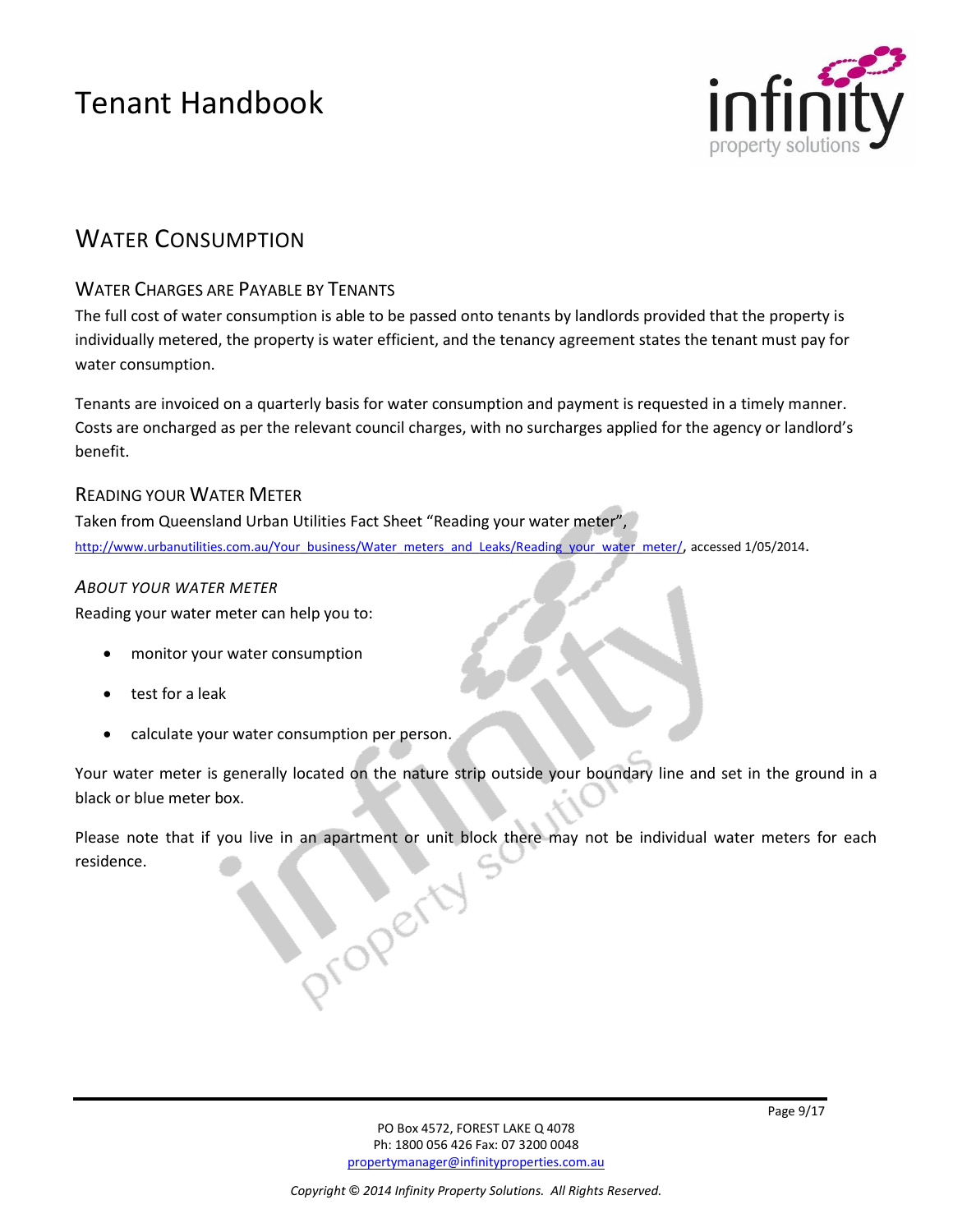

#### *HOW TO READ YOUR WATER METER*



Open the lid on your water meter and read the meter from left to right. Your meter will have either:

- black numbers on a white background or white numbers on a black background. These numbers register your consumption in kilolitres (thousands of litres)
- red numbers or small dials (the dials display fractions of a kilolitre).



Please note that not all water meters look the same. If your water meter has:

- four black numbers and three red numbers record all these numbers
- four black numbers and four red numbers record all the black numbers and only the first three red numbers

PO Box 4572, FOREST LAKE Q 4078 Ph: 1800 056 426 Fax: 07 3200 0048 [propertymanager@infinityproperties.com.au](mailto:propertymanager@infinityproperties.com.au)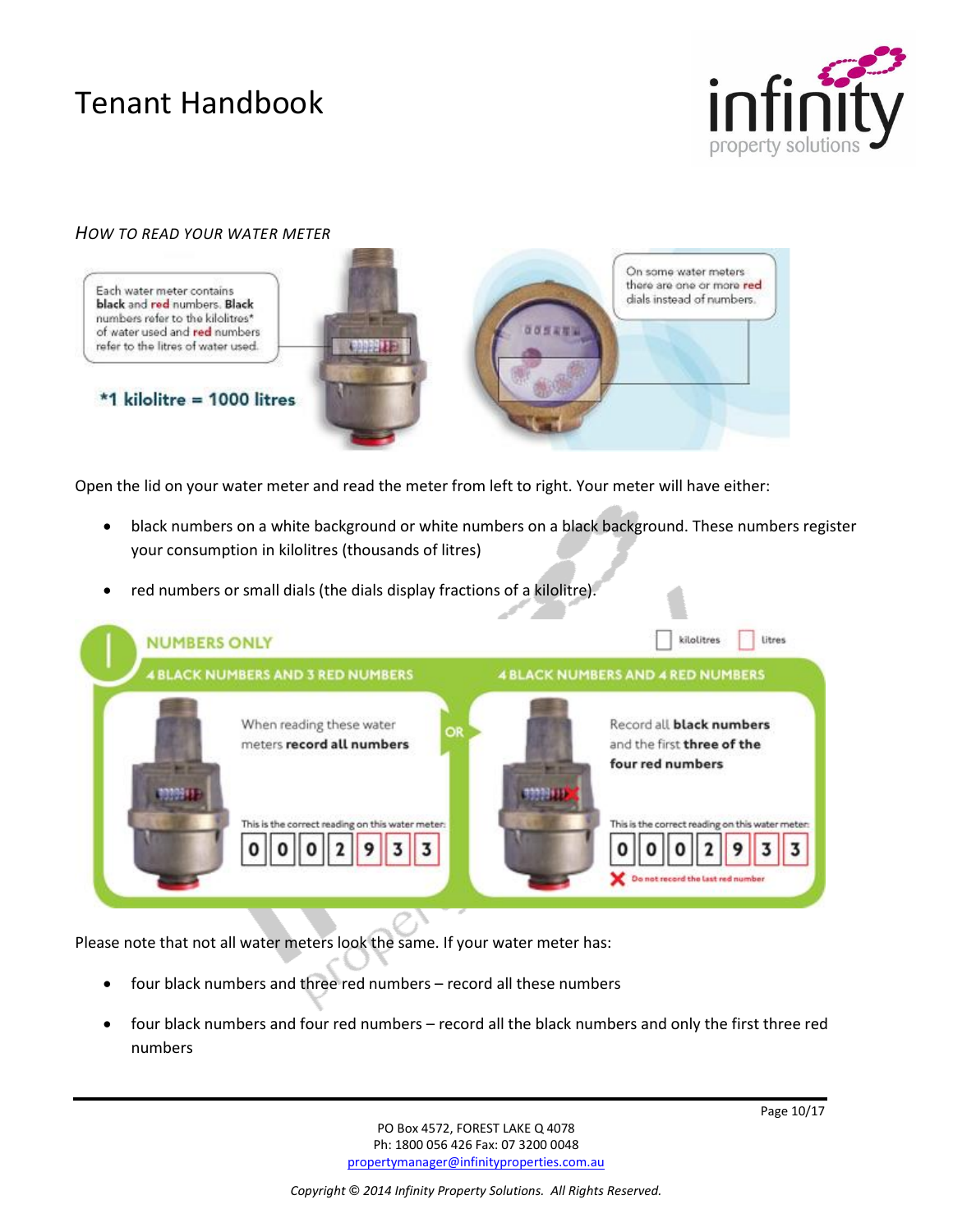

- numbers and one dial record all the numbers. Do not record the dial
- numbers and two dials record all the numbers first and only the smaller dial
- numbers and four dials record all the numbers first then record the first three dials from right to left.



#### *CALCULATE YOUR AVERAGE DAILY CONSUMPTION*

Use the guide above to take a reading from your water meter, noting the day and time you took the reading.

Two weeks later take another reading from your water meter on the same day of the week and the same time as the previous reading.

Subtract the first reading from your second reading.

Divide the result by the number of days between your readings.

proper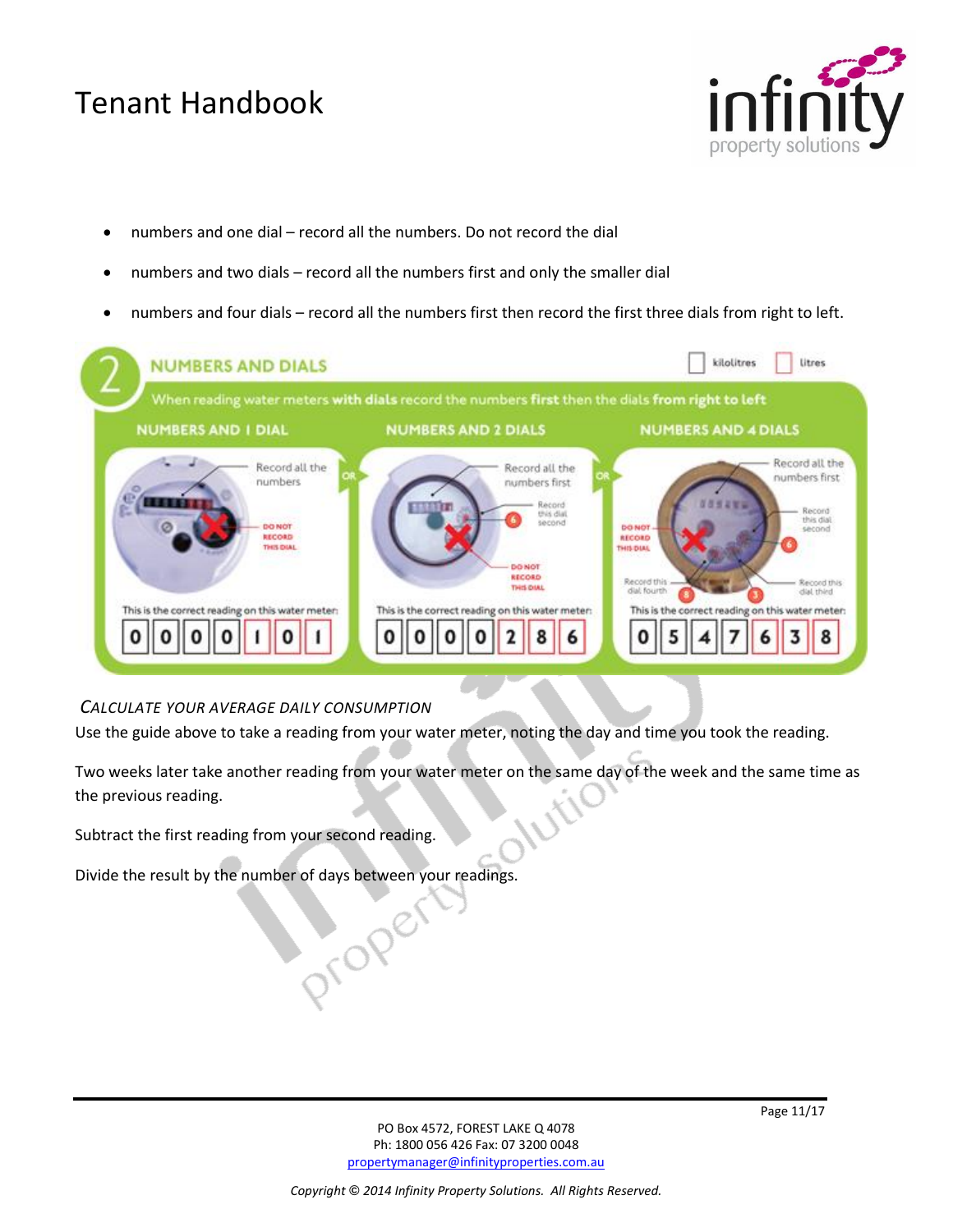

#### *HOW TO TEST FOR A LEAK*

- 1. Turn off all your taps and record the reading from your water meter.
- 2. Do not use any water for at least one hour. This includes not flushing the toilet.
- 3. Record another reading from your water meter. Any significant change in the reading is a good indication that you may have a leaking pipe, fixture or fitting.
- 4. If you think there is a leak then contact a private licensed plumber to investigate further.
- 5. It is important to remember that property owners are responsible for monitoring, maintaining and repairing all plumbing fixtures and fittings on their property.

#### *WHAT IF I THINK MY WATER METER IS FAULTY?*

You should first test for leaks as described above. If there is no leak and you think your meter is faulty, you can contact Queensland Urban Utilities and ask for your meter to be tested. If the water meter is found to be faulty, Queensland Urban Utilities will replace the water meter, refund the test charge and review the water consumption charges for the property.

#### *HOW TO CALCULATE YOUR WATER CONSUMPTION PER PERSON*

- 1. Use the 'Average Daily Consumption' figure from the personalised Water Advice that accompanies your Water and Sewerage Account, and
- 2. Divide this figure by the number of permanent residents in your household to calculate individual water consumption. consumption.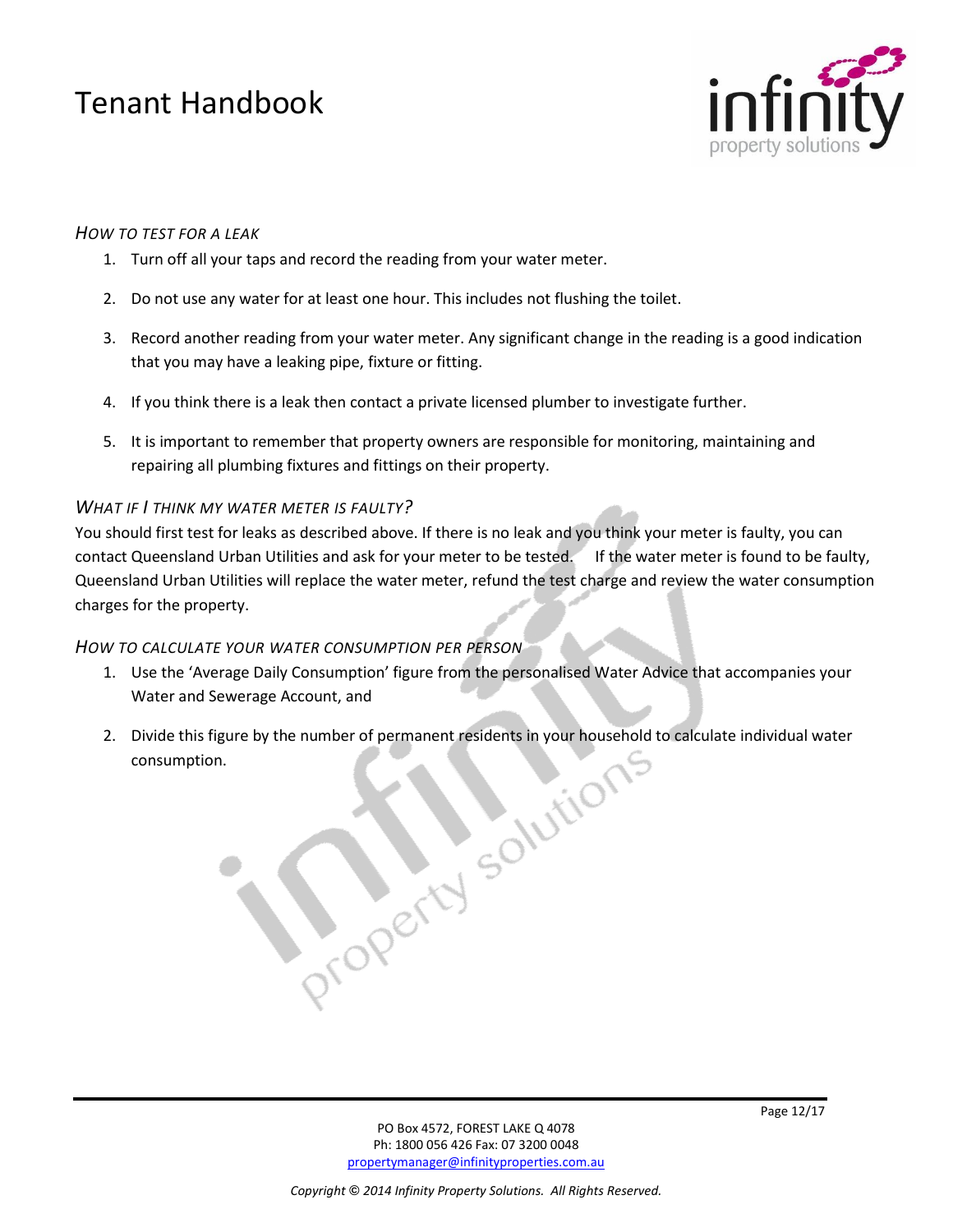

# KEYS & REMOTES

A copy of keys to all properties is retained by Infinity Property Solutions for emergency access.

#### CHANGING LOCKS

Locks may only be changed after first obtaining permission from the landlord, doing so through Infinity Property Solutions. Any approval will be on the strict understanding that you supply the Agency with a spare set of keys. Remember, it is in your best interests to ensure that we have access to your property.

#### *WHAT IF I LOCK MYSELF OUT?*

Under special circumstances, and on producing identification proving you are a leasing occupant, the Agent's duplicate set of keys can be borrowed during office hours. However, they must be returned within twenty-four (24) hours. This facility is not available out of office hours or on public holidays.

It would therefore be advisable that you also make private arrangements regarding the location of a spare key, should you inadvertently lock yourself out.

### **INSURANCE**

Your landlord is not obligated to insure your personal belongings as part of their building/landlord insurance. It is strongly recommended that you sufficiently insure your personal belongings against any loss, damage or theft.

### RENTAL INCREASES

Rental appraisals are conducted by Infinity Property Solutions on a six (6) monthly basis as a service to the landlord. The appraisal takes into account similar properties in your area, the general condition and maintenance of the property and local vacancy rates.

An increase would only occur once the fixed period of your tenancy agreement has expired and we have given you one months notice. oroper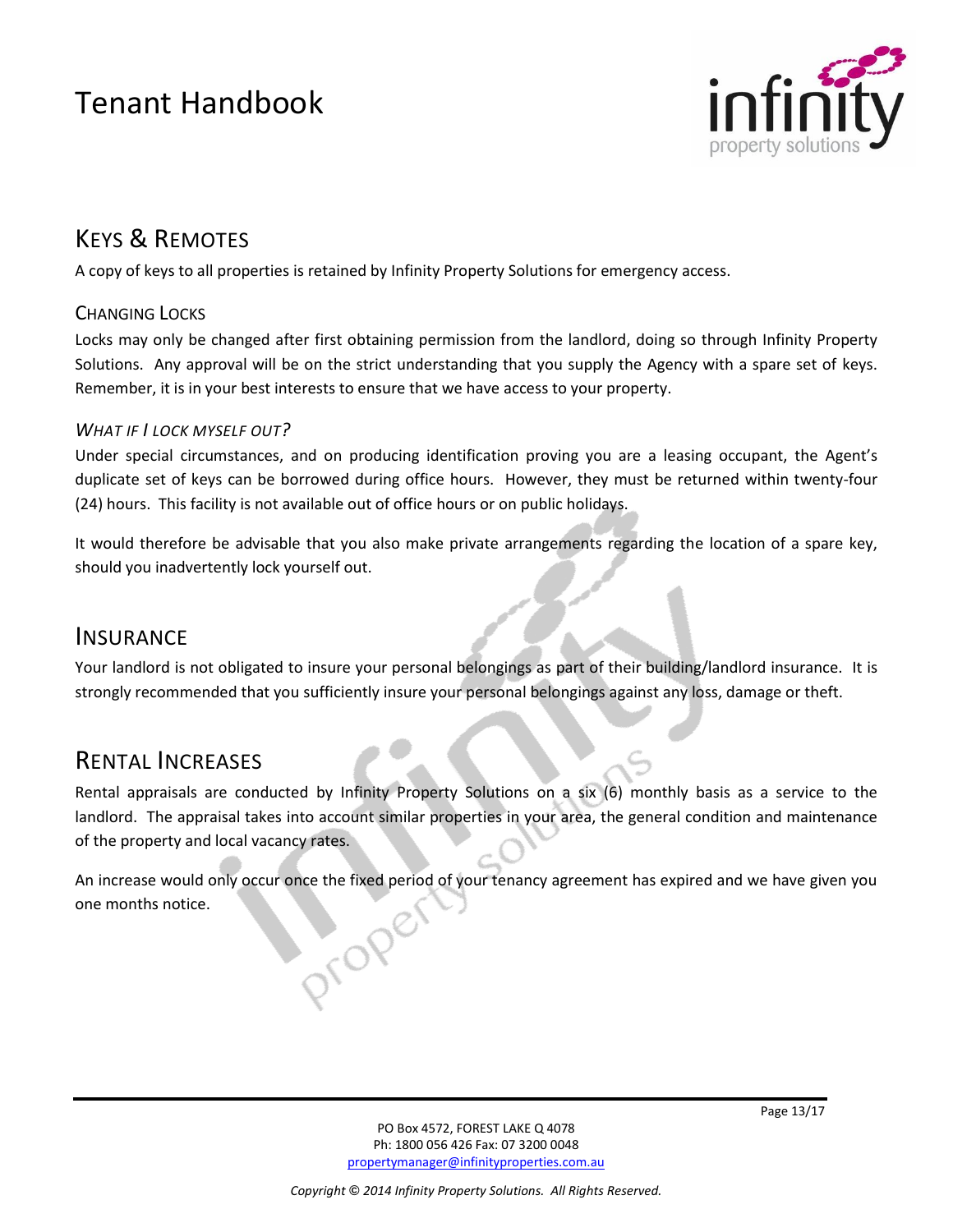

# PRIVACY & ACCESS

Tenants have a basic right to privacy and quiet enjoyment of the premises during the tenancy period and this must be respected by the landlord/agent, who may not intentionally interrupt this.

We will only enter your premises under the following circumstances:

- To carry out a general inspection of the premises if you have been given at least 7 days notice. There can be no more than 4 inspections in any 12 month period.
- To carry out necessary repairs or maintenance work where you have been given 2 days notice, or otherwise agree to earlier entrance.
- To show the premises to prospective tenants on a reasonable number of occasions if you are given reasonable notice (no less than 24 hours) on each occasion. This type of access is only permitted during the final 14 days of tenancy.
- To show the premises to prospective buyers, on a reasonable number of occasions if you get given reasonable notice (no less than 24 hours) on each occasion. Access to show buyers can occur at any stage during the tenancy but must be accompanied with the correct forms notifying you of your landlord's intention to sell.
- If you agree. Unless you agree, access is not permitted on Sundays, public holidays or outside the hours of 8am to 8pm.
- If there is good reason for Infinity Property Solutions to believe that your premises have been abandoned.
- In an emergency.
- If a Court of Law or Tribunal orders that access be allowed.

### RENEWING YOUR LEASE

Your landlord may offer a lease extension towards the end of your original lease. This may, or may not, involve a rent increase.

If you know in advance that you wish to renew your lease, you can let the landlord know by completing our online form found here: [Request to Renew Lease](https://adobeformscentral.com/?f=upvO9pFWkwV60U-bpcuBIw)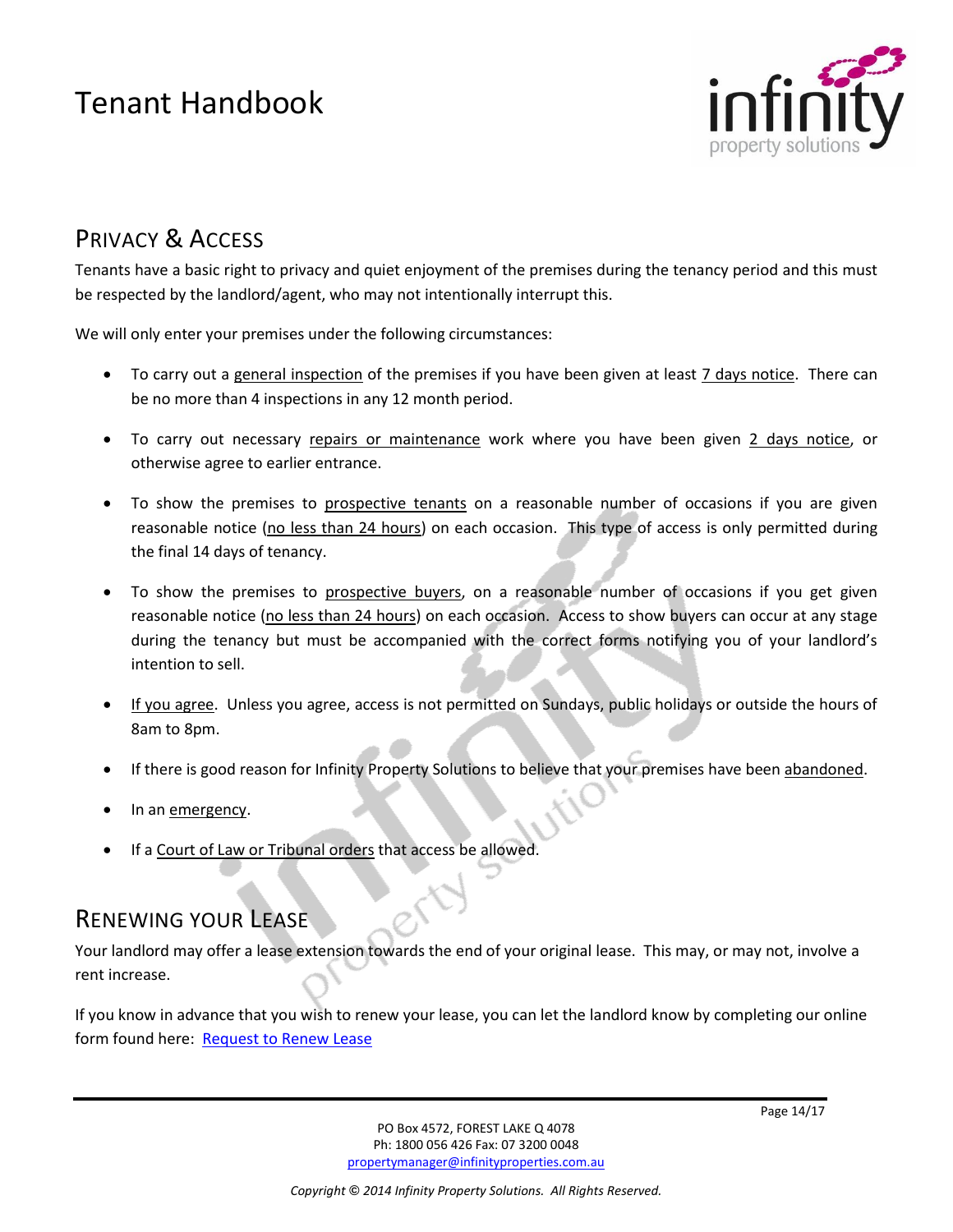

### TERMINATION OF TENANCY

#### **GIVING NOTICE**

Your General Tenancy Agreement is a legal and binding contract, providing protection for both you and your Landlord. You can terminate the agreement in the following way:

 If you intend to vacate at the end of the lease period you are required to give fourteen (14) days written notice prior to the expiry of the fixed term of your agreement using either [Tenant Vacating Notice -](http://infinityproperties.com.au/uploads/images/pdf/T-Tenant_Vacating_Notice_AgmtExpired_FC2014.pdf) Lease [Expired/Expiring](http://infinityproperties.com.au/uploads/images/pdf/T-Tenant_Vacating_Notice_AgmtExpired_FC2014.pdf) o[r RTA Form 13 Notice of Intention to Leave.](http://www.rta.qld.gov.au/Resources/Forms/Forms-for-general-tenancies/Notice-of-intention-to-leave-Form-13)

#### BREAKING A LEASE

If, however, unforeseen circumstances arise and you have to vacate prior to the expiration of your tenancy agreement, please contact Infinity Property Solutions immediately and we will endeavour to find another suitable tenant. However, you will still be responsible for the rent until another suitable tenant is found, as well as all advertising costs and a Break Lease fee.

The form to provide written notice if you are intending to break your lease can be found here: [Tenant Vacating](http://infinityproperties.com.au/uploads/images/pdf/T-Tenant_Vacating_Notice_BreakLease_FC2014.pdf)  Notice - [Lease Not Yet Expired/Breaking Lease](http://infinityproperties.com.au/uploads/images/pdf/T-Tenant_Vacating_Notice_BreakLease_FC2014.pdf)

#### HOW TO PROVIDE NOTICE

Forms are available on the above links or at our website. Alternatively you can request them from your property manager. manager.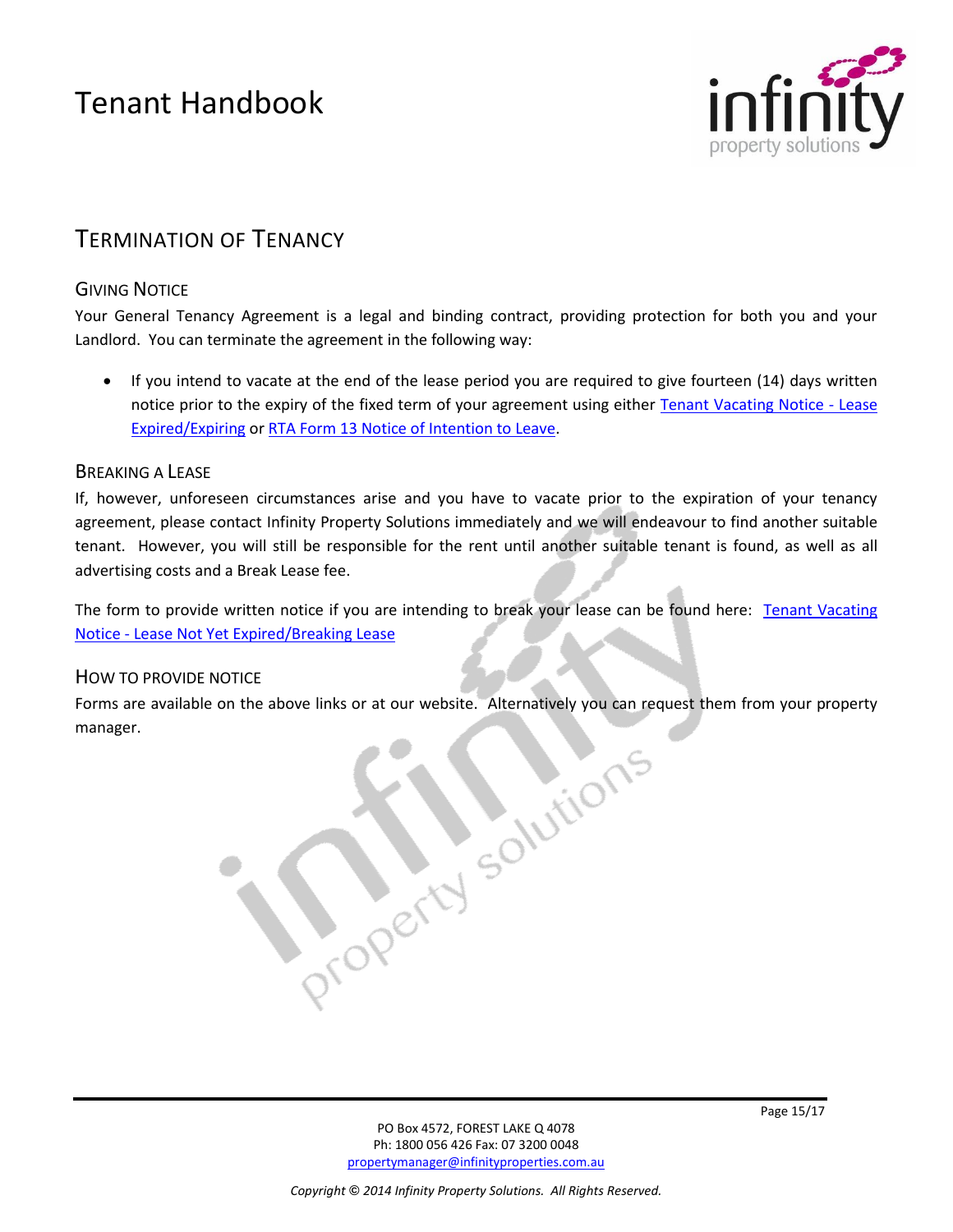

### VACATING THE PREMISES

You are obliged to leave the premises as near as possible to the same condition in which you entered them, allowing for fair wear and tear, as set out in your Entry Condition Report (RTA Form 1a). If you misplace your copy of this document at any stage during your tenancy, please contact us for a copy.

If you fail to leave the premises as you found them, you could lose all or a portion of your bond in order to cover any costs incurred by the landlord to restore the property to its original condition.

To help assist you to get your bond back, please refer to ou[r Cleaning Guide for Final Inspection -](http://infinityproperties.com.au/uploads/images/pdf/Vacating%20Guide.pdf) Bond Saver!.

The vacating inspection will be carried out by Infinity Property Solutions, and where possible, with the tenant/s present. If the results of the inspection are found to be unsatisfactory, you will be required to return to the property to rectify any outstanding cleaning or maintenance. Failure to do so will result in Infinity Property Solutions engaging relevant tradespersons to rectify the matters and as such, associated costs will be at the tenants' expense.

### ROUTINE INSPECTIONS

Periodic Routine Inspections are carried out so that landlords can be informed as to the condition of their property. Prior notice (by way of a Form 9 – Notice of Entry), will be forwarded stating that an inspection is due and the date of Entry. Flexibility is generally not available, however if you require the inspection to be conducted in the afternoon, this can be arranged by an appointment. **Mitions** 

### PFTS

#### APPROVED PETS

If you have been approved a pet, or pets, at the property, please ensure you have familiarised yourself with the responsibilities outlined in the Pet Annexure. This includes preventing and/or repairing any damage caused to the structure or cosmetic features of the home (including lawns), registering your pet with the appropriate local council and applying with relevant bylaws and removing droppings on a regular basis.